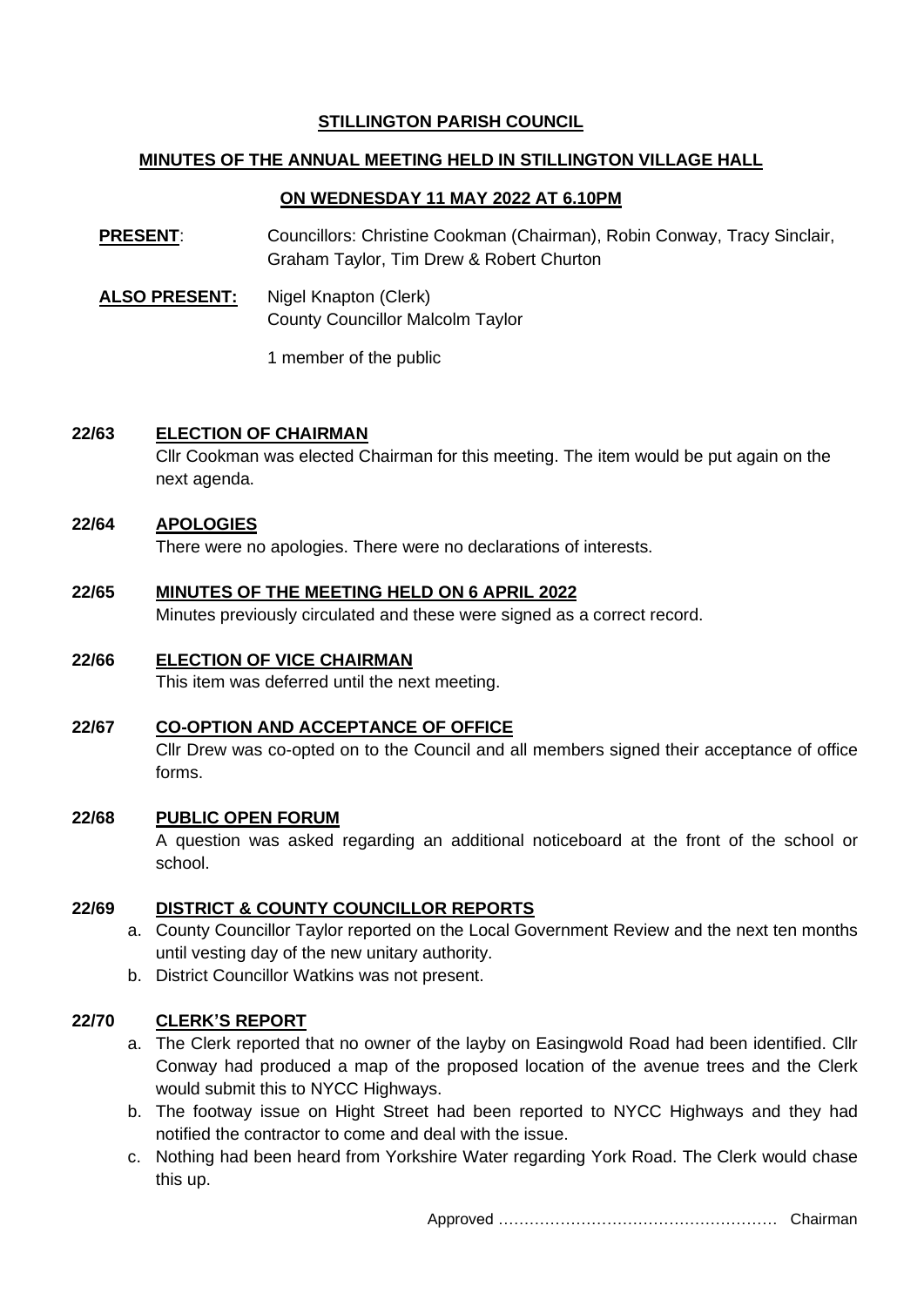- d. The matter of VASS would be dealt with in agenda item 22/71.
- e. Cllr Cookman would identify the location of where the new lamp at the Village Hall corner on a map and the Clerk would submit this to NYCC Highways.
- f. There was still an empty plot on South Back Lane that could be accessed with footings under overgrowth and would be reported to HDC planning enforcement.

## **22/71 VEHICLE ACTIVATED SPEED SIGNS**

It was agreed that speed survey equipment be installed at thee of the entrances to the village. The Clerk would commission these from NYCC Highways at a cost of £360.

## **22/72 PARISH NEWSLETTER**

It was agreed that a grant of £200 be made to the Stillington Village Newsletter to assist with their running costs. 425 editions are produced.

## **22/73 YORKSHIRE LOCAL COUNCIL ASSOCIATIONS**

It was agreed that Cllr Cookman would represent the Council at branch meetings.

## **22/74 REPAIRS TO SKUEGH LANE**

Repairs required to Skeugh Lane were discussed and these would be reported to NYCC Highways. Repairs to North Back Lane would also be reported.

#### **22/75 20S PLENTY CAMPAIGN**

This item was deferred until the next meeting.

# **22/76 NORTH YORKSHIRE POLICE INDEPENDENT ADVISORY GROUP**

The call for members was noted.

#### **22/77 VILLAGE, CHURCHYARD & HIGHWAYS MAINTENANCE**

- a. Three lengths of wire would be fitted to the new pond fencing in preference to the wire mesh.
- b. The gate opposite the primary school to the right of way's posts were rotted. This would be reported to NYCC Right of Way officer.

### **22/78 BAKERY POD**

It was agreed that the bakery pod could trade from the park on Sundays between 10am and 4pm.

#### **22/79 PLANNING APPLICATIONS CONSIDERED**

The planning applications considered are attached.

#### **22/80 HAMBLETON DC - PLANNING DECISIONS AND APPEALS**

The planning decisions received are attached.

Approved ……………………………………………… Chairman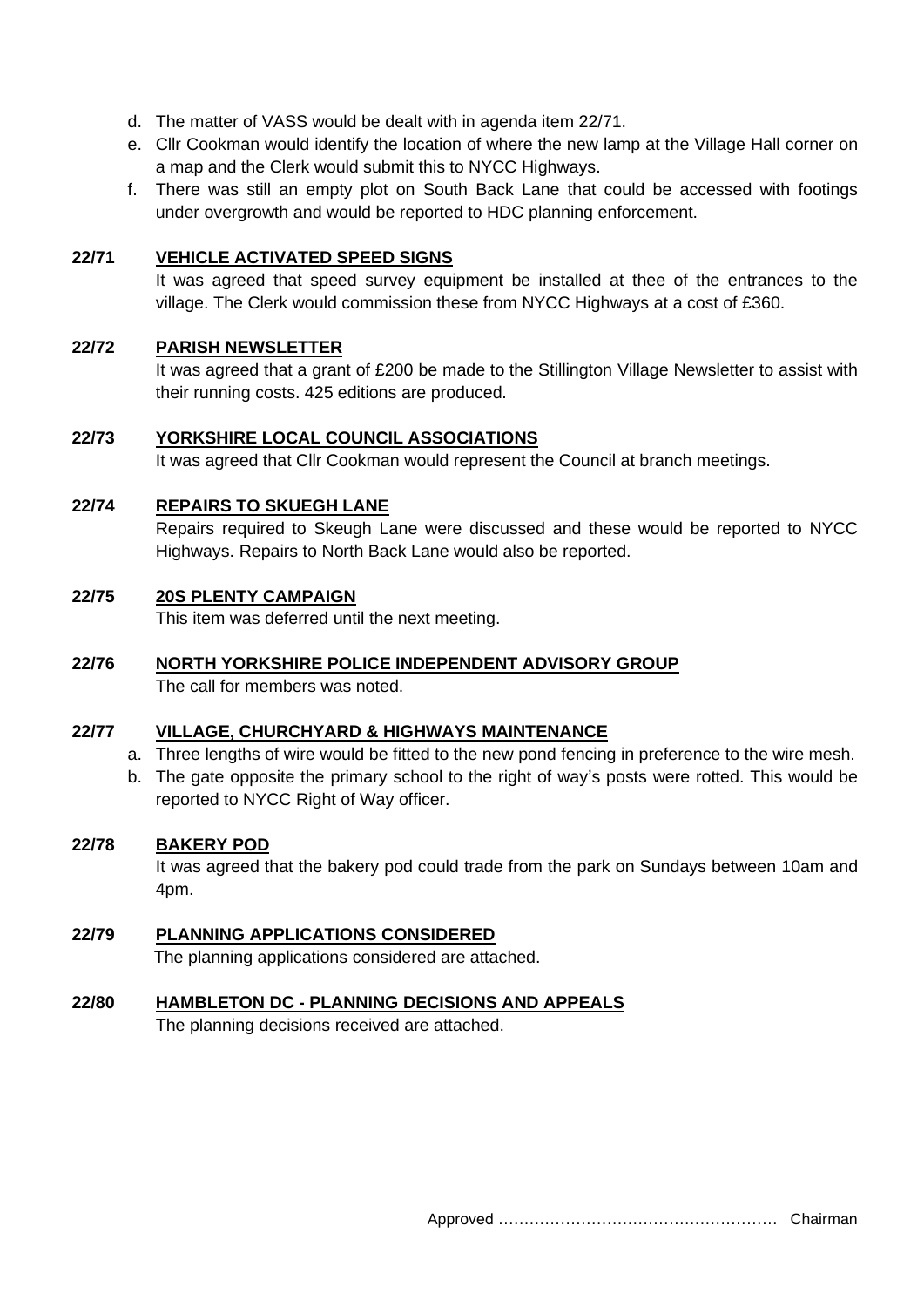# **22/81 FINANCIAL MATTERS**

- a. The receipts and payment, bank reconciliation, actuals vs. budget and bank balances were noted.
- b. The attached payments were agreed.
- c. The certificate of exemption for the year ended 31 March 2022 was approved.
- d. The annual governance statement for the year ended 31 March 2022 was approved.
- e. The accounting statements for the year ended 31 March 2022 were approved.

#### **22/82 CORRESPONDENCE**

There was no correspondence that had not been dealt with on the agenda.

## **22/83 MATTERS FOR INCLUSION ON NEXT AGENDA** Election of Chairman Election of Vice Chairman 20s Plenty Campaign

### **22/84 DATE OF NEXT MEETING**

The next full council meeting will be held on Wednesday 1 June 2022 at 7.00pm.

The meeting closed at 7.46pm.